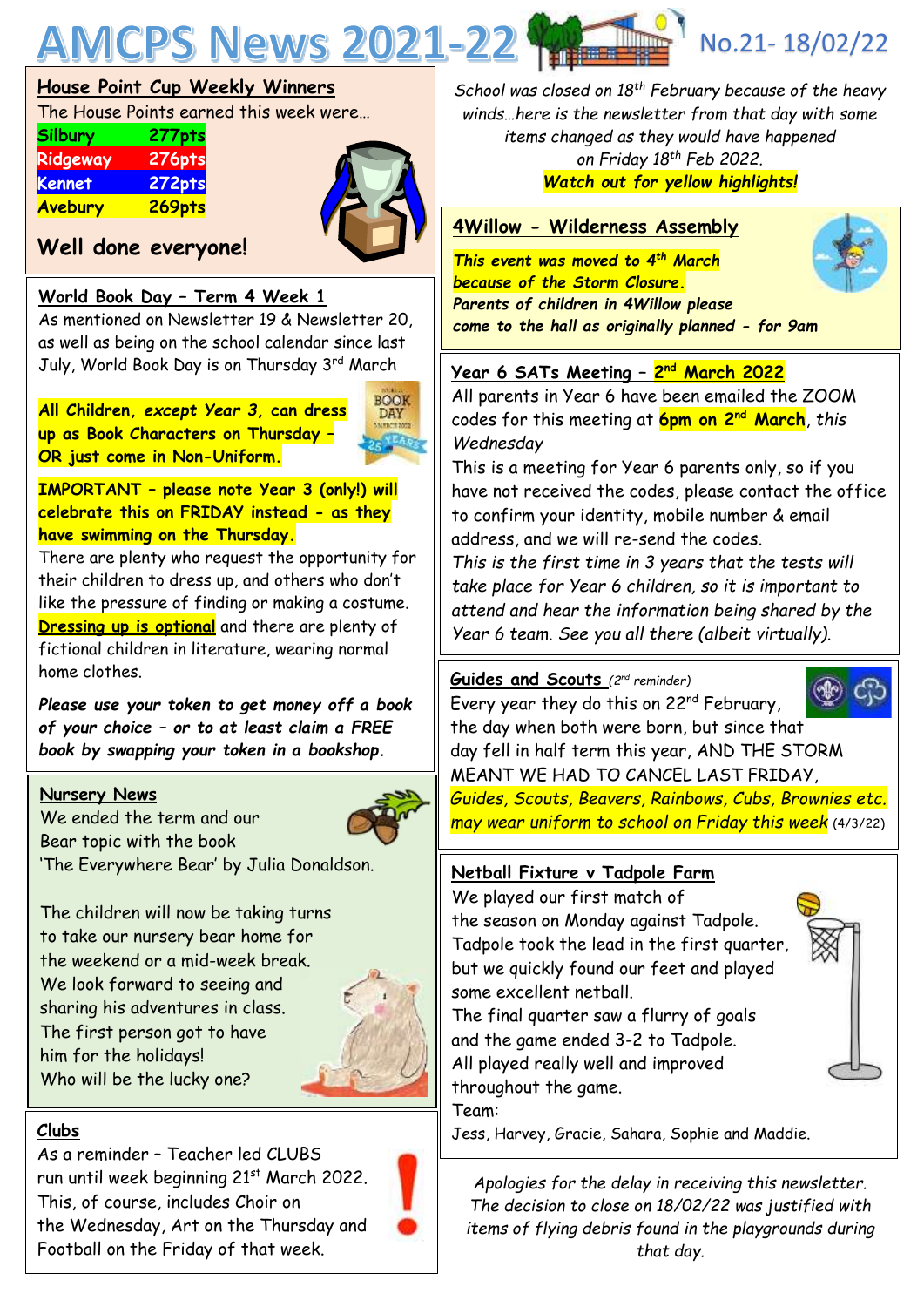# **Red Nose Day – Term 4 Week 3**

Comic Relief (Red Nose Day) is March 18<sup>th</sup> 2022.

The theme this year is Superheroes, and we will be allowing children to come dressed as a superhero. Or they can come in non-uniform , dressed as themselves, since they are all superheroes!

We will be holding Relay Red Nose and Spoon races around the Trim Trail, with each class trying to get the highest number of laps for their age group. We will not be selling Red Noses this year, so advance warning here that you can buy them now, in the usual places like supermarkets etc.



*Challenge* – *make Mr Buckley and Mrs Cunningham laugh at the gate - get practising your favourite joke!*

#### **Roblox**

We sent an email to all homes on Wednesday 16<sup>th</sup> Feb, about Roblox. Please read the email and monitor use of any online games being played by your children. As always, we will keep you informed as we hear of things in the news. The source of the latest concern was reported by the BBC and can be

read by searching for Roblox BBC News. We also sent you this Roblox Parent Guide. Despite having an age 7 rating, this does not mean only 7 olds are 'playing' on there.



# **Year 6 Explorer Dome Visit** *on 18th February…*

Year 6 enjoyed a fantastic visit from the Explorer Dome. Ben, Alex and Aiden talked us through some of the science behind the concept of an 'invisible universe.' We learnt about the James Webb space telescope, infrared and ultraviolet light. The children (and adults) had their minds blown by the images of the sun and stars which were projected onto the walls of the dome. Anyone interested can find out more at [www.festivaloftomorrow.com](http://www.festivaloftomorrow.com/)



Well Done, Jessica for making a brilliant Bug House from a Cardboard box! This was posted on tapestry, following last week's cardboard box challenge for children in nursery. We put this in the Nursery News box on Newsletter 20.

#### *Why not take on this Challenge?*

*What can you make out of a cardboard box?*



*See page 3 of this newsletter for more examples… some amazing Polar Scenes have been created by our children in Reception for their homework.*

**Join us on Twitter:** [AMCPS-Swindon \(@AMCPS\\_Swindon\) / Twitter](https://mobile.twitter.com/AMCPS_Swindon)